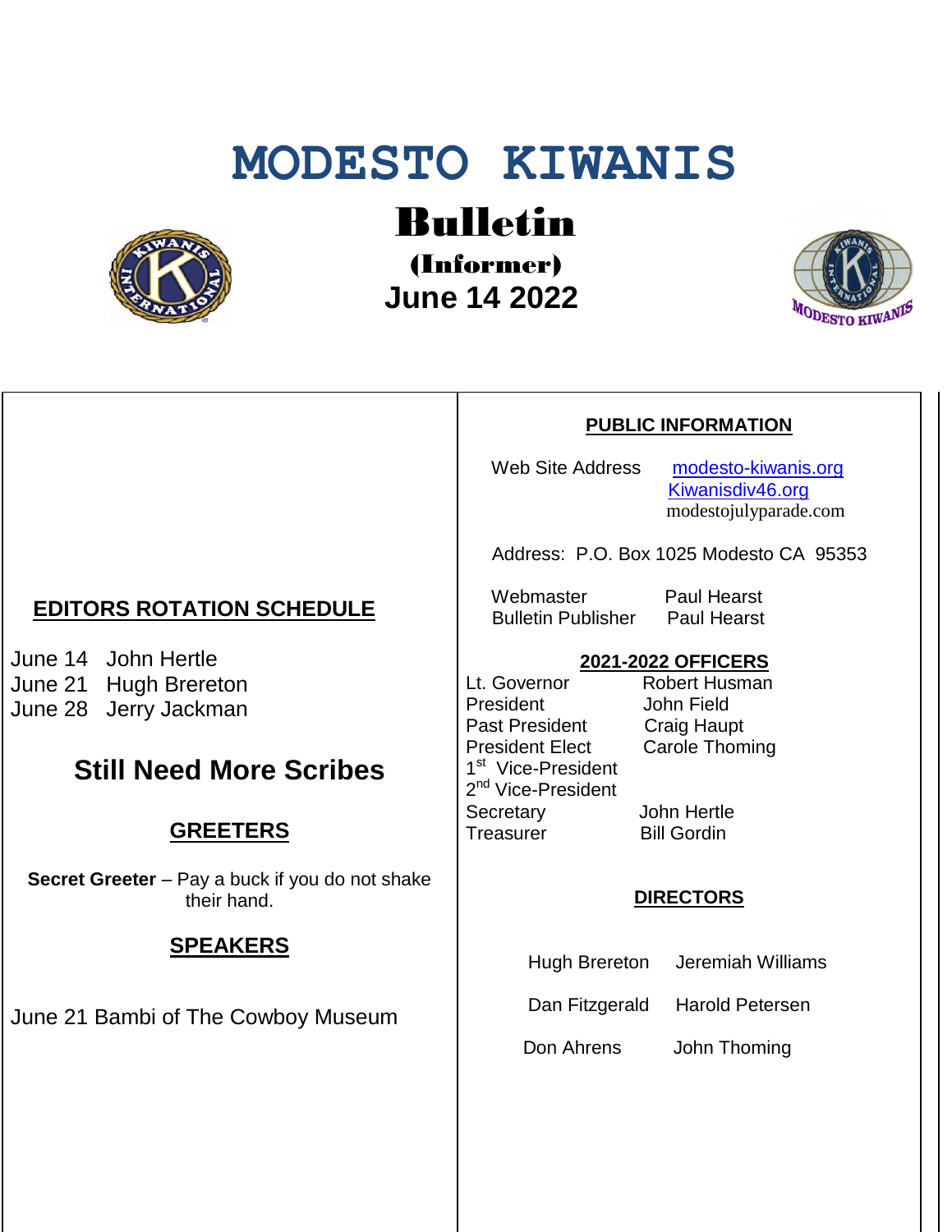Call to Order **Prez John Field** 12:10pm Pledge: **Ron F** Patriotic song led by Kevin Invocation by **Carole T**

Guests: **Kevin's** wife Jessie Speakers wife Abigail Murphy-Power

Interclub from Tracy Kiwanis **Bob Haupt Richard Steve** (John T)

Late arrival…**Bill G**

Announcement:

The  $4<sup>th</sup>$  of July committee's last meeting before the Parade is July  $16^{th}$  (Thursday) Home of Ron & Lynn Dickerson 2708 Stuyvesant Circle Modesto CA 5:30 pm Pot-Luck & BYOB

Happy/Sad \$s

**John T:** \$5 happy to see our ole friend 90yr old Bob Haupt Sad \$ His Farm prices are down but store prices are up! Happy \$ " still on the right side of the dirt" Disgusting \$ for most politicians

**Bob H**: happy to be here

(didn't catch his sad \$)

**Richard:** \$ for being here

**Michael H;** (new member) \$5 echoed some of **John T's** sentiments after spending a week in 'DC'. Happy his friend **Jeff** (&new Member) was elected District Attorney **Jim M:** nice crowd today

**Ron Freitas**: \$ for having his grandkids around. His namesake (Ron Freitas) won San Joaquin Co Dist. Attorney

**Kevin** went to Granddaughters graduation (Washington?) and watched 598 Grads. The day after he left the entire family came down with Covid-19.

**Bill G**: Happy for the Warriors (no comment on the Raiders)

**Paul H**: happy to be over his head cold

**John F:** \$5 for his 3 yr. old granddaughter pushed a 'bead' in her ear & couldn't get it out. 8 hrs. in Memorial ER couldn't get it out, sent to Merced Children's Hospital to try there! Don't think she will do that again!!

**John H:** Happy for the Warriors Sad\$ for Don A on east coast for his brother's funeral.

**John T**: \$5 for his son's retirement and in 3 weeks moving to Oklahoma!?